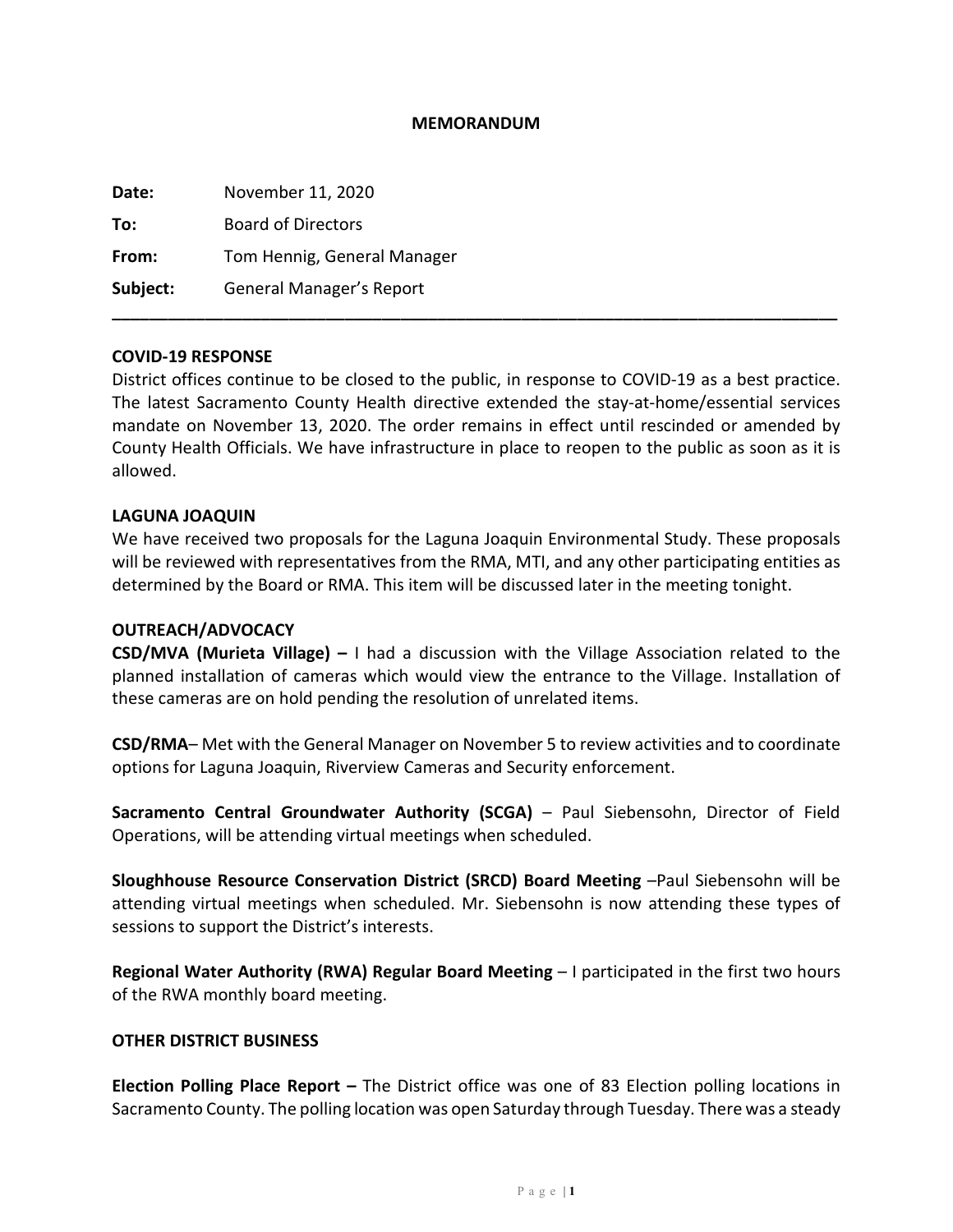flow of voters throughout Tuesday, November 3, 2020. We received a letter from John W. Seigal, Inspector, commending the work of District Staff, Maimie Chyinski and the overall ease of utilizing our facilities. The Election volunteers did all the work needed to set up the room and left everything in perfect order when leaving. We also worked with the Registrar of Voters by placing a ballot box outside the main entrance of the District office beginning on September 28, 2020 thru Tuesday, November 3, 2020.

**District Access to NextDoor.com –** We have received notification from the folks at NextDoor.com. If we want to create an account specifically designed for the CSD Governmental posting, it will run \$10,000 per year. This will allow us to create segments within the District for messaging and notifications. For instance, we could segregate the District in multiple groups which would allow us to send messages to just the Murieta Village about Utility services. Or, Murieta South to relay Riverview construction updates. This account would NOT be used to take questions from RMCSD residents and businesses. We do this through the website or phone calls to the office. I will bring the NextDoor idea to the next Communications Committee meeting for formal discussions.

**California Local Agency Investment Fund (LAIF) Transfer -** LAIF offers local Government agencies the opportunity to participate in a major portfolio, which invests hundreds of millions of dollars, using the investment expertise of the State Treasurer's Office investment staff at no additional cost to the taxpayer.

The District is required to review the amount of working capital on hand to periodically determine if there is available undesignated cash to be transferred into District reserves. District Policy 2012- 07, District Operating Fund and Reserve Fund Policy, specifies that the target balance for the District Operating Fund is to be a minimum of six (6) months of cash to fund District expenditures. Government Code 53646(b)(3), which requires the District to have sufficient cash flow to meet the next six (6) months of budgeted expenditures, allows the next six (6) months of projected cash revenues to be included as a source of cash flow to meet this requirement.

As of October 31, 2020, the District's accounts at El Dorado Savings have a combined balance of nearly three-million dollars. Finance staff has determined that the six-months of operating cash is approximately 3.5 million dollars. When combined with the average monthly revenue projections of six-hundred thousand dollars, a balance of one-million dollars in the El Dorado accounts is sufficient to maintain regular financial operations. The General Manager holds the role of District Treasurer and is the authorized agent to transfer funds to and from the LAIF account. Based on this authority the GM approved the transfer of two million dollars from El Dorado Savings to LAIF. The last transfer of District funds took place on June 28, 2018.

**Activities related to the Mello-Roos Bond - CFD 2014-1 –** While evaluating the receipts and payments related to this bond, we discovered issues with the management of the various accounts. District Finance staff is in the process of completing an audit of the entire CFD 2014- 01/Water Treatment Plant Upgrade project. This work involves compiling data and documents generated from 2013 to the current date. Turnover within the Districts Finance leadership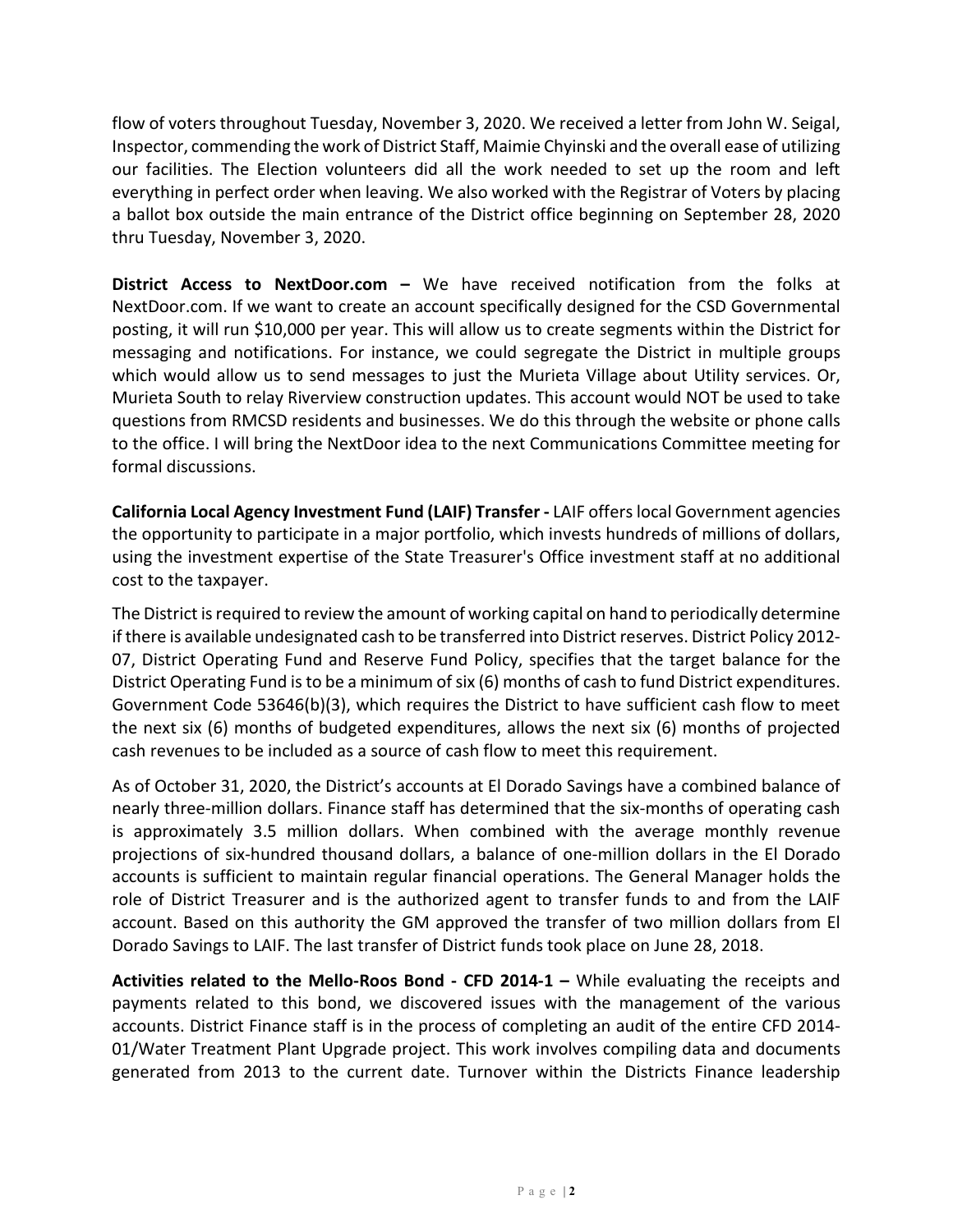created gaps and changes for the accounting of the overall project. We plan to present this report to the Finance Committee in December 2020.

**PARS Webinar –** the following topics were discussed at the webinar that I attended:

- 1. Consider setting up an IRS Section 115 Trust to address future pension obligations, (GASB 68) requirements. PARS is positioned to assist RMCSD with this option. We will consult with our external auditor to determine a strategy that will provide the District with the best short and long-term needs.
- 2. Assistance with mapping labor costs and CalPERS unfunded liability.
- 3. Consider buying Pension modeling software.

## **Joint Security Committee Meeting – We are working to schedule the next meeting.**

**Security RFQ** – We have released a Request for Quote to establish a plan to conduct a Community Opinion Survey regarding Security Services. The responses to this RFQ are due November 25, 2020 and the Survey will follow the timeline below:

- 1. Receive RFQ responses November 25, 2020
- 2. Report results and recommendation to Finance Committee December 2, 2020
- 3. If necessary, request approval to award contract at the December 16, 2020 Board Meeting
- 4. Begin project with Stakeholder meetings in January 2021
- 5. Conduct polling activities in February 2021
- 6. Present polling results to Finance Committee on April 6, 2021
- 7. Presentation to the Board on April 21, 2021
- 8. Possible voter referendum in June 2021

**Reserve Study RFP Release** – We are drafting this RFP now. Our hope is to bring the draft to the Finance Committee in December 2020. If all goes according to plan, we will bring a contract to the Board in January 2021.

**Engineering Services RFP Release** – The contract with Coastland Engineering is set to end in April 2021. We have a draft of the proposed RFP in the works. We plan to present this to the Improvements Committee as an informational item. The RFP will be released to the public after we address any comments from the Improvements Committee. Our initial plan is to separate the Engineering activity from the Inspections activity. Those responding to the RFP will have the option to bid on either service or both. We anticipate bringing the contract to the Board for approval in January 2021.

# **Conference/Education Opportunities:**

## **California Special Districts Association (CSDA)**

| <b>Emergency Preparedness Summit 2021</b> | 2/19/2021 & 2/26/2021 | Webinar        |
|-------------------------------------------|-----------------------|----------------|
| 2021 SDRMA Spring Education Day           | 3/23/2021             | Sacramento, CA |
| 2021 Special District Leadership Academy  | 4/11/2021             | San Diego, CA  |
| General Manager Leadership Summit         | 6/27/2021             | Olympic Valley |